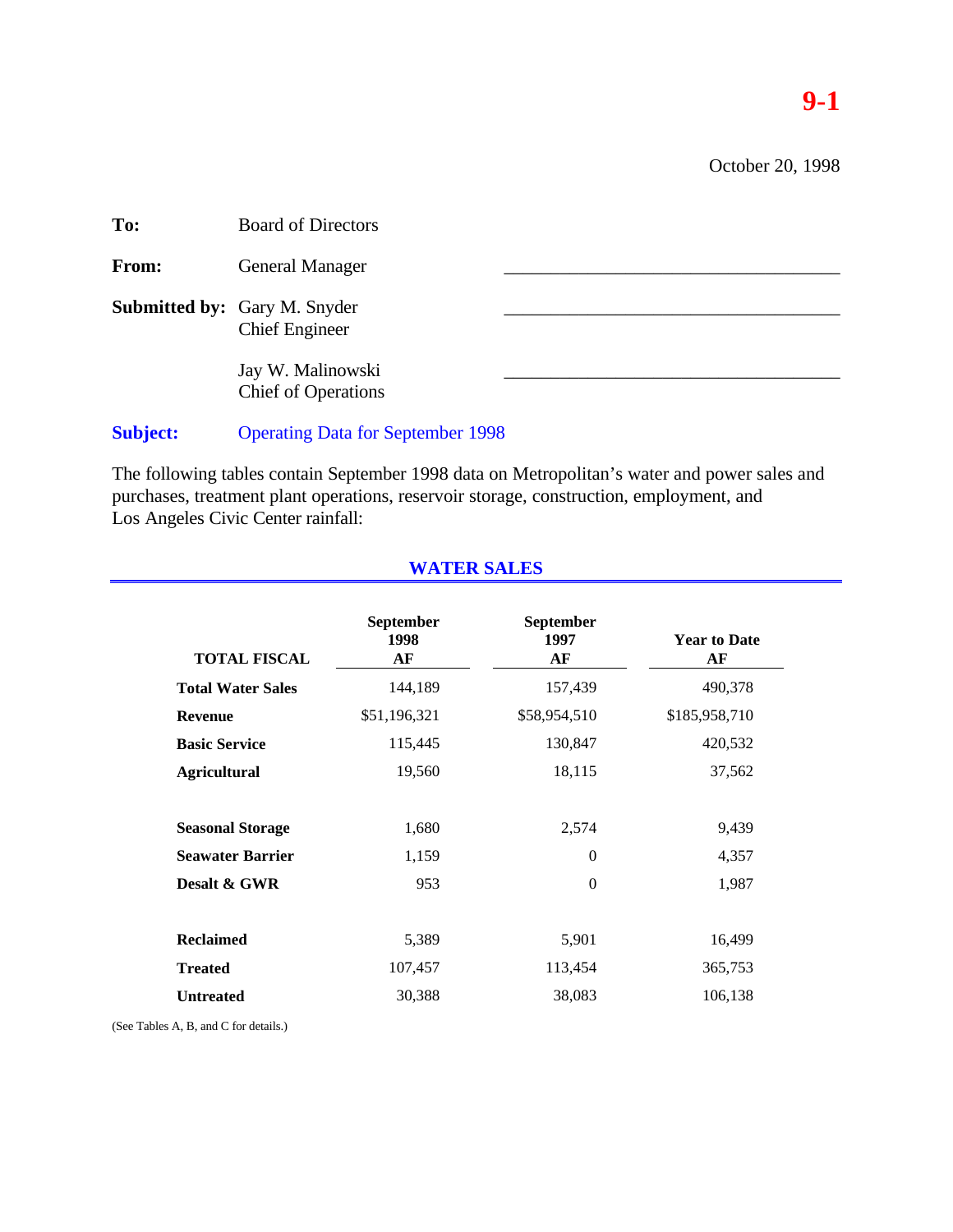| <b>Components</b>    | <b>SWP</b><br><b>Statement</b><br>of Charges<br>to Date | 1998/99<br><b>Annual Budget</b><br>to Date | <b>Amount Paid</b><br>to Date |
|----------------------|---------------------------------------------------------|--------------------------------------------|-------------------------------|
| Capital              | 143, 174, 447                                           | 59,834,348                                 | 59,834,348                    |
| Minimum              | 98,799,814                                              | 25,525,373                                 | 25,525,373                    |
| Power                | 61,976,969                                              | 14,194,071                                 | 15,269,562                    |
| Credits              | (63,696,000)                                            | (19,236,000)                               |                               |
| <b>Net SWP Costs</b> | \$240,255,231                                           | \$80,317,792                               | \$100,629,283                 |

The following table shows a comparison of totals through September 1998:

NOTE: Explanation of Budget-to-Date and Payments and Credits-to-Date variances:

The POWER variance of \$1.1 million results from the May 1998 revision in Off-Aqueduct charges and higher Variable Charges.

CREDITS have a variance of \$19.2 million due to DWR's delay in processing the refunds.

### **POWER FOR PUMPING**

The following quantities of electric energy were generated for Metropolitan's pumping system in September 1998:

| <b>Colorado River Energy</b>             | Kwh               |  |
|------------------------------------------|-------------------|--|
| Hoover Power Plant                       | 92,319,000        |  |
| Parker Power Plant                       | 27,168,000        |  |
| Subtotal                                 | 119,487,000       |  |
| Southern California Edison (SCE) Benefit |                   |  |
| Energy                                   | 20,666,697        |  |
| <b>SCE Exchange Energy</b>               |                   |  |
| <b>SCE Purchased Energy</b>              | $\mathbf{\Omega}$ |  |
| California Department of Water Resources | 21,780,000        |  |
| (DWR) Purchased Energy                   |                   |  |
| <b>Other Purchased Energy</b>            | 39,220,000        |  |
|                                          |                   |  |
| <b>Total Generated for Metropolitan</b>  | 201,153,697       |  |
| Power Available to DWR                   |                   |  |
| CRA Power Available to SCE               |                   |  |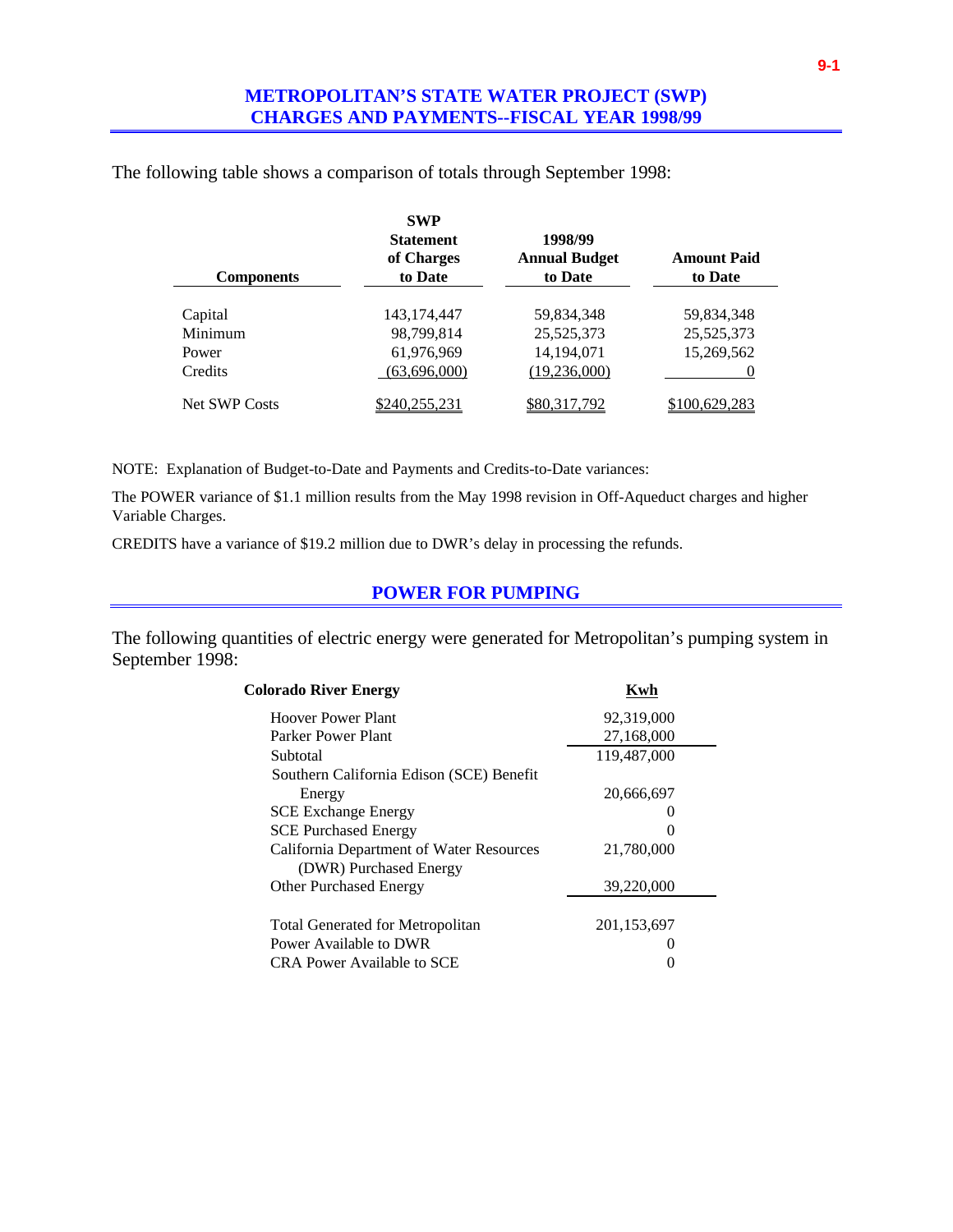### **HYDROELECTRIC POWER RECOVERY PLANTS--FISCAL YEAR 1998/99 ENERGY AND REVENUE ACCOUNT**

|                         |                   | September 1998            |                   |                             |  |  |
|-------------------------|-------------------|---------------------------|-------------------|-----------------------------|--|--|
|                         |                   | <b>Energy Sales (Kwh)</b> |                   | <b>Gross Energy Revenue</b> |  |  |
| <b>PLANT</b>            | <b>This Month</b> | F.Y.To Date               | <b>This Month</b> | F.Y.To Date                 |  |  |
| <b>PHASE I</b>          |                   |                           |                   |                             |  |  |
| Greg Avenue             | $\boldsymbol{0}$  | $\theta$                  | 0.00              | 0.00                        |  |  |
| Lake Mathews            | 3,102,000         | 9,678,000                 | 129,756.66        | 404,830.74                  |  |  |
| <b>Foothill Feeder</b>  | 2,748,000         | 11,580,000                | 114,948.84        | 484,391.40                  |  |  |
| San Dimas               | 2,115,000         | 7,551,000                 | 88,470.45         | 315,858.33                  |  |  |
| Yorba Linda             | 2,610,000         | 8,154,000                 | 109,176.30        | 341,081.82                  |  |  |
| Subtotal                | 10,575,000        | 36,963,000                | 442,352.25        | 1,546,162.29                |  |  |
| <b>PHASES II - IV</b>   |                   |                           |                   |                             |  |  |
| Sepulveda Canyon        | 528,000           | 5,304,000                 | 31,700.65         | 327,973.58                  |  |  |
| Venice                  | 225,000           | 2,871,000                 | 13,182.06         | 172,801.51                  |  |  |
| Temescal                | 1,692,000         | 5,067,000                 | 104,108.36        | 310,006.35                  |  |  |
| Corona                  | 1,746,000         | 5,199,000                 | 106,301.31        | 318,270.44                  |  |  |
| Perris                  | 1,089,000         | 2,853,000                 | 108,248.34        | 279,177.43                  |  |  |
| Rio Hondo               | 664,000           | 2,228,000                 | 40,977.75         | 138,151.03                  |  |  |
| Coyote Creek            | 1,680,000         | 4,935,000                 | 101,499.75        | 296,484.76                  |  |  |
| Red Mountain            | 3,132,000         | 9,798,000                 | 194,210.87        | 604,245.63                  |  |  |
| Valley View             | $\theta$          | $\theta$                  | 0.00              | 0.00                        |  |  |
| Subtotal                | 10,756,000        | 38,255,000                | 700,249.09        | 2,447,110.73                |  |  |
| <b>Total Phase I-IV</b> | 21,331,000        | 75,218,000                | 1,142,601.34      | 3,993,273.02                |  |  |
| Etiwanda                | 3,860,000         | 12,296,000                | 103,291.90        | 378,403.66                  |  |  |
| Total                   | 25,191,000        | 87,514,000                | 1,245,893.24      | 4,371,676.68                |  |  |

## **WATER QUALITY--FILTRATION PLANT EFFLUENT (Average for Month)**

| <b>Quality</b>         |          | <b>Diemer</b> | <b>Jensen</b> | Weymouth | <b>Skinner</b><br><b>Plant 1</b> | <b>Skinner</b><br><b>Plant 2</b> | <b>Mills</b> |
|------------------------|----------|---------------|---------------|----------|----------------------------------|----------------------------------|--------------|
| $Hardness-mg/1$        |          |               |               |          |                                  |                                  |              |
| as $CaCO3$             | Sept. 98 | $234*$        | $153*$        | 238*     | 258*                             | $259*$                           | $74*$        |
|                        | Aug. 98  | 218           | 145           | 235      | 237                              | 237                              | 62           |
|                        | Sept. 97 | 249           | 149           | 239      | 260                              | 260                              | 86           |
| <b>Total Dissolved</b> |          |               |               |          |                                  |                                  |              |
| Solids- $-mg/1$        | Sept. 98 | $501**$       | $315**$       | $510**$  | 536**                            | $537**$                          | 188**        |
|                        | Aug. 98  | 473           | 303           | 496      | 497                              | 497                              | 159          |
|                        | Sept. 97 | 534           | 312           | 521      | 547                              | 548                              | 212          |

\* Preliminary

\*\* Estimate<br>NA: Not Anal

Not Analyzed. Plant out of service.

(See Table D for Analysis of Water Supplies.)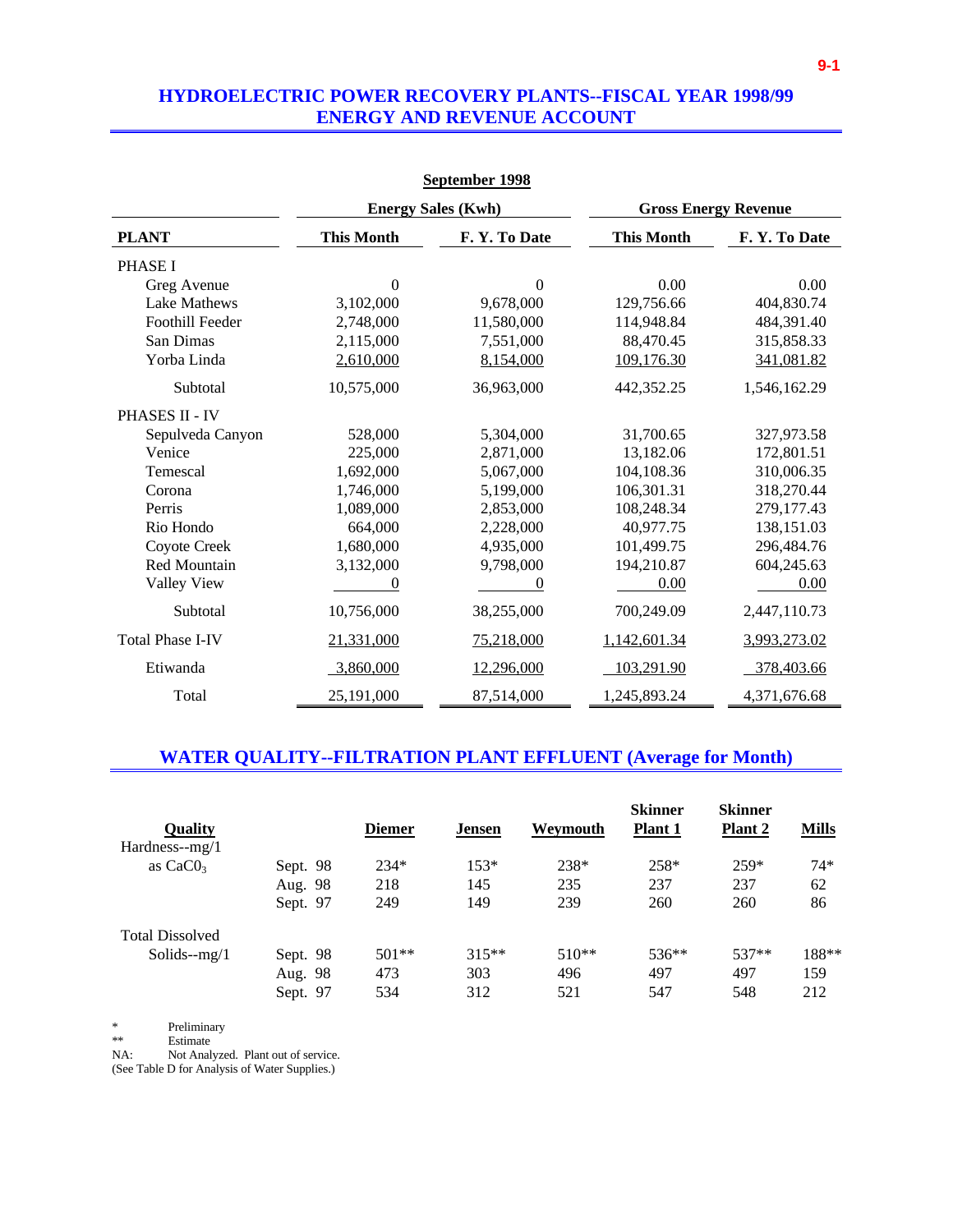|                         |          | <b>Diemer</b><br>AF | <b>Jensen</b><br>AF | Weymouth<br>AF | <b>Skinner</b><br>AF | <b>Mills</b><br>AF |
|-------------------------|----------|---------------------|---------------------|----------------|----------------------|--------------------|
| <b>Individual Plant</b> |          |                     |                     |                |                      |                    |
|                         | Sept. 98 | 33,558              | 15,167              | 24,801         | 27,672               | 7,254              |
|                         | Aug. 98  | 36,049              | 25,140              | 29,468         | 34,280               | 8,910              |
|                         | Sept. 97 | 33,995              | 19,089              | 27,791         | 26,760               | 6,967              |
|                         |          | Avg.                | Ann.                |                | <b>Total Fiscal</b>  |                    |
|                         |          | <b>Rate</b>         | Diff.               | <b>Treated</b> | <b>Year to Date</b>  |                    |
|                         |          | cfs                 | $\frac{6}{6}$       | AF             | AF                   |                    |
| Total all Plants        |          |                     |                     |                |                      |                    |
|                         | Sept. 98 | 1,823               | 5                   | 108,453        | 370,501              |                    |
|                         | Aug. 98  | 2,177               | $-1$                | 133,848        | 262,048              |                    |
|                         | Sept. 97 | 1,926               | 3                   | 114,601        | 378.464              |                    |

### **RESERVOIR STORAGE**

|                               | <b>Usable</b><br><b>Storage</b><br>$\frac{0}{0}$ | September 1998 | <b>August 1998</b> | September 1997 | <b>Annual</b><br><b>Difference</b> |
|-------------------------------|--------------------------------------------------|----------------|--------------------|----------------|------------------------------------|
| Distribution                  |                                                  |                |                    |                |                                    |
| Lake Mathews                  | 77                                               | 139,532        | 140,151            | 152,706        | (13, 174)                          |
| Lake Skinner                  | 88                                               | 38,537         | 39,677             | 40,713         | (2,176)                            |
| <b>Colorado River Basin</b>   |                                                  |                |                    |                |                                    |
| <b>Upper Basin</b>            | 91                                               | 28,426,300     | 29,044,200         | 29,159,200     | (732,900)                          |
| Lower Basin                   | 96                                               | 27,420,600     | 27,345,000         | 26,022,900     | 1,397,700                          |
| (See Table E for details)     |                                                  |                |                    |                |                                    |
| <b>State Water Project</b>    |                                                  |                |                    |                |                                    |
| Oroville                      | 80                                               | 2,801,847      | 3,029,528          | 2,110,090      | 691,757                            |
| San Luis (State)              | 84                                               | 900,056        | 873,990            | 461,645        | 438,411                            |
| Pyramid                       | 94                                               | 156,036        | 156,049            | 153,289        | 2,747                              |
| Castaic                       | 94                                               | 287,193        | 287,733            | 199,535        | 87,658                             |
| Silverwood                    | 95                                               | 67,316         | 65,412             | 53,844         | 13,472                             |
| Perris                        | 94                                               | 120,001        | 120,001            | 96,933         | 23,068                             |
| <b>Central Valley Project</b> |                                                  |                |                    |                |                                    |
| Clair Engle                   | 85                                               | 2,067,280      | 2,195,380          | 1,483,880      | 583,400                            |
| Shasta                        | 75                                               | 3,325,270      | 3,589,366          | 2,192,510      | 1,132,760                          |
| Folsom                        | 71                                               | 712,900        | 833,900            | 556,100        | 156,800                            |
| New Melones                   | 87                                               | 2,098,600      | 2,202,000          | 1,819,300      | 279,300                            |
| San Luis (federal)            | 73                                               | 713,002        | 692,459            | 131,773        | 581,229                            |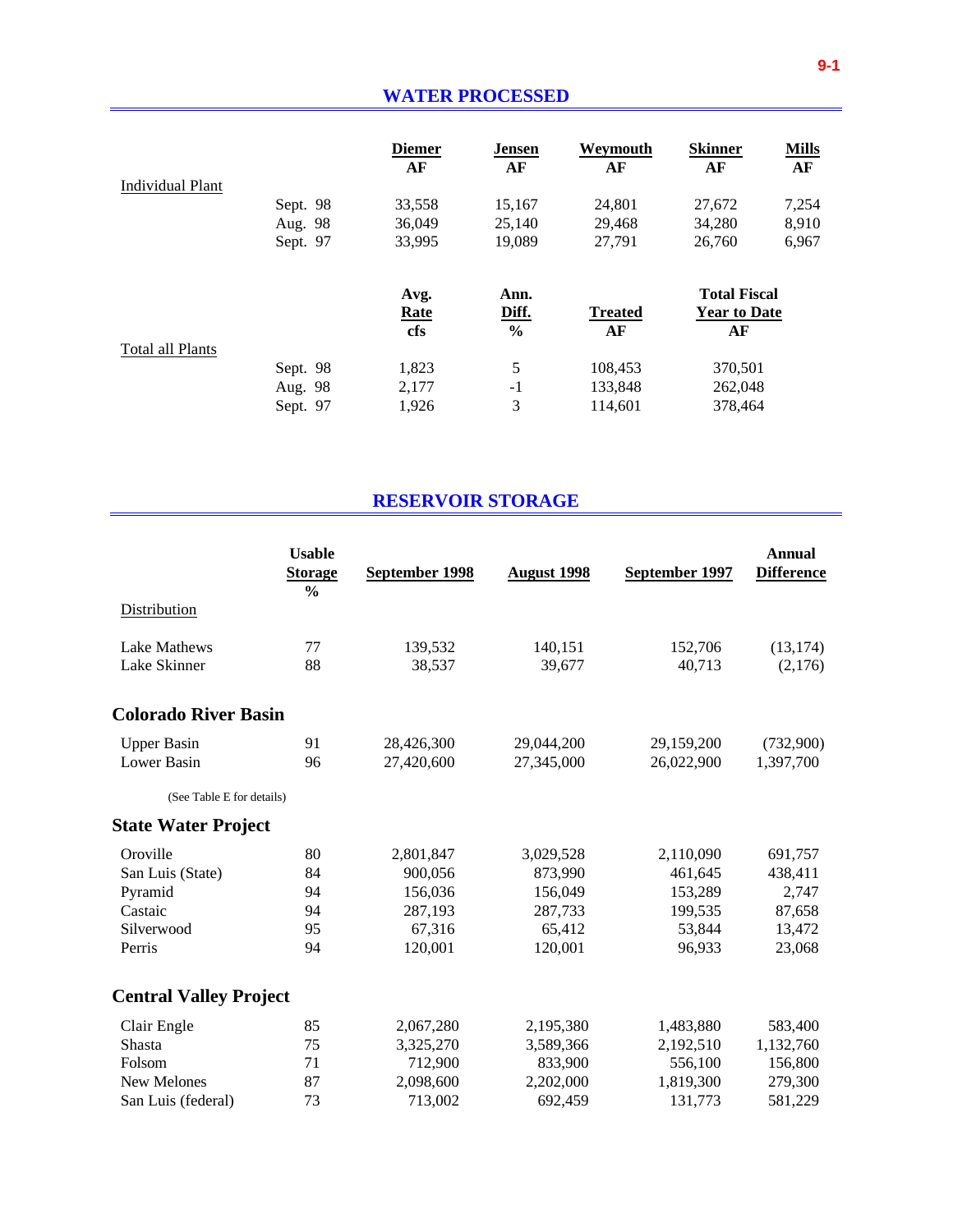Eighteen construction contracts, having a contract value in excess of \$1 billion, were in progress during the month of September 1998. Contract earnings under these contracts were \$33,804,321 this month. Status of these contracts at the end of the month follows:

|                                                                               | <b>Percent</b><br><b>Completed</b> | <b>Estimated</b><br><b>Completion</b> |
|-------------------------------------------------------------------------------|------------------------------------|---------------------------------------|
| Eastside Reservoir Project - P-1 Pumping Plant                                | 56                                 | September 1999                        |
| Eastside Reservoir Project<br>West Dam, Saddle Dam, and Forebay               | 79                                 | October 1999                          |
| Eastside Reservoir Project East Dam                                           | 77                                 | December 1999                         |
| Eastside Reservoir Project Inlet/Outlet Tower                                 | 49                                 | December 1999                         |
| Inland Feeder Contract No. 2<br><b>Arrowhead East Tunnel</b>                  | 28                                 | March 2002                            |
| Eastside Reservoir Project Inland Feeder Pressure<br><b>Control Structure</b> | 60                                 | October 1999                          |
| <b>Standby Emergency Power Additions</b><br>F. E. Weymouth Filtration Plant   | 61                                 | January 1999                          |
| Inland Feeder Riverside Pipeline - South                                      | 75                                 | March 2000                            |
| Inland Feeder Riverside Pipeline - North                                      | 40                                 | <b>July 2000</b>                      |
| <b>Union Station Headquarters Building</b>                                    | 89                                 | November 1998                         |
| Eastside Reservoir Project North Rim                                          | 15                                 | December 1999                         |
| Eastside Reservoir Project Secondary Inlet                                    | 35                                 | October 1999                          |
| San Diego Canal Fencing Removal and Replacement                               | 82                                 | October 1998                          |
| Garvey Reservoir Floating Cover                                               | 46                                 | April 1999                            |
| <b>Arrowhead West Tunnel</b>                                                  | 8                                  | August 2002                           |
| <b>Inland Feeder Riverside Badlands Tunnel</b>                                | 1                                  | October 2003                          |
| Joseph Jensen Filtration Plant Phase 2<br>Landscape Site Improvements         | 17                                 | March 1999                            |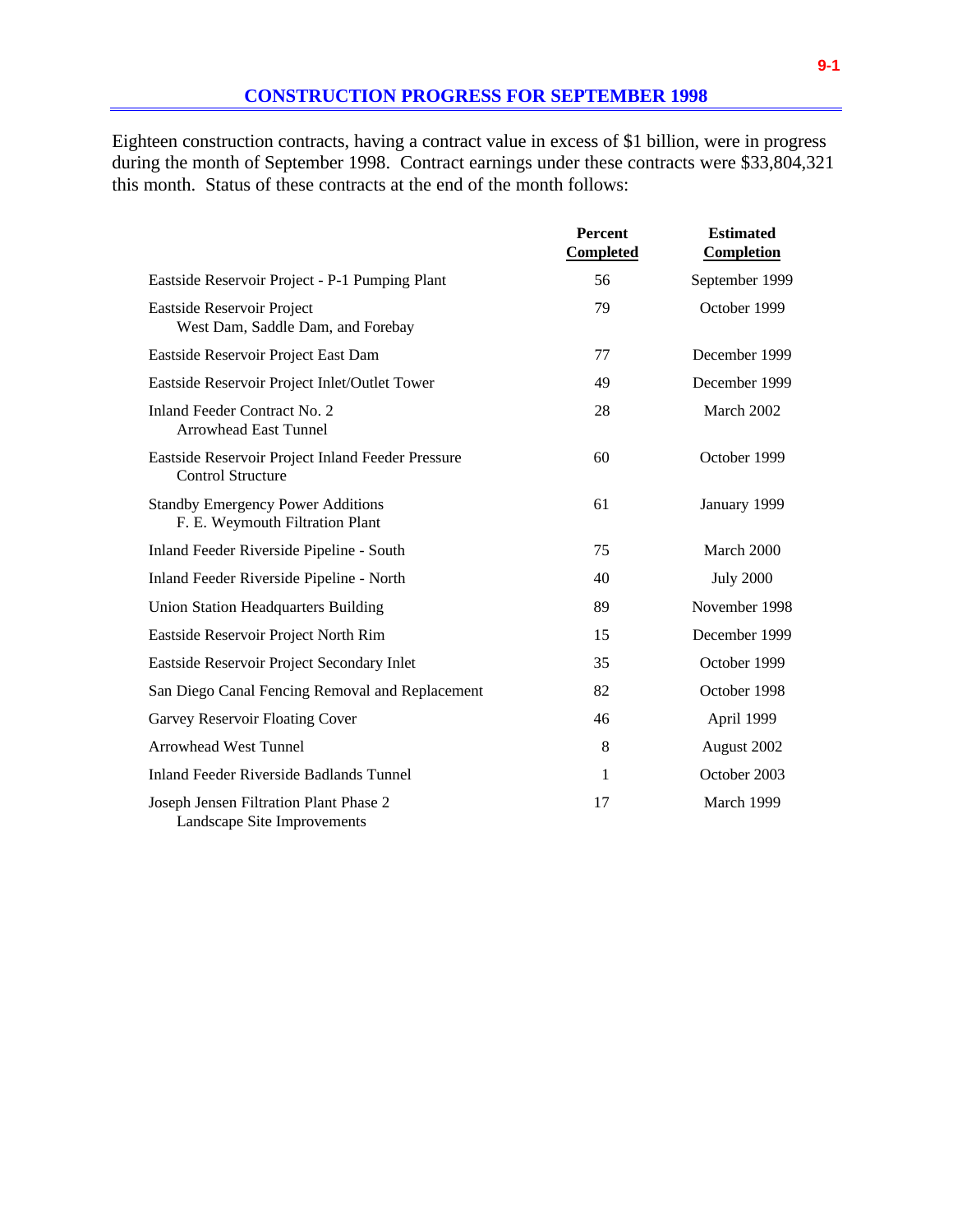### **Awarded Contracts:**

#### Construction

No construction contracts were awarded this month.

### Procurement

Contract No. 1505, in the amount of \$2,096,000, was awarded to Ameron International for fabricating approximately 3,179 linear feet of 145½ inch-diameter, welded steel pipe, fittings, and appurtenances. Work includes testing, applying an external coating, storing, and coordinating delivery of the pipe with the installation contractor for Stations 916+60 to 948+38.98 of the Inland Feeder Project, located in San Bernardino County.

### **Completed Contracts**

#### **Construction**

Contract No. 1495, filter materials replacement in Module No. 1 at the Joseph Jensen Filtration Plant, was completed on September 18, 1998. The Notice of Completion was recorded on September 24, 1998.

Contract No. 1499, roof repair of Washwater Tank No. 1 at the Joseph Jensen Filtration Plant, was completed on September 21, 1998. The Notice of Completion was recorded on September 24, 1998.

#### Procurement

No procurement contracts were completed this month.

|                          | Monthly<br>Total | Fiscal<br>Year Total | Monthly<br>Normal | Difference<br>From Normal | Percent of<br>Normal |
|--------------------------|------------------|----------------------|-------------------|---------------------------|----------------------|
| Los Angeles Civic Center | 0.01             | 0.01                 | 0.45              | $-0.44$                   | $2.2\%*$             |
| Los Angeles Airport      | 0.01             | 0.02                 | 0.31              | $-0.30$                   | $3.2\%*$             |
| San Diego Airport        | 0.03             | 0.23                 | 0.24              | $-0.21$                   | 12.5%                |
| City of Riverside        | 0.00             | 0.00                 | 0.38              | $-0.38$                   | $0.0\%$ *            |
| City of Santa Ana        | 0.05             | 0.05                 | 0.38              | $-0.33$                   | $13.2\%*$            |

### **PRECIPITATION FOR SEPTEMBER 1998 (INCHES)**